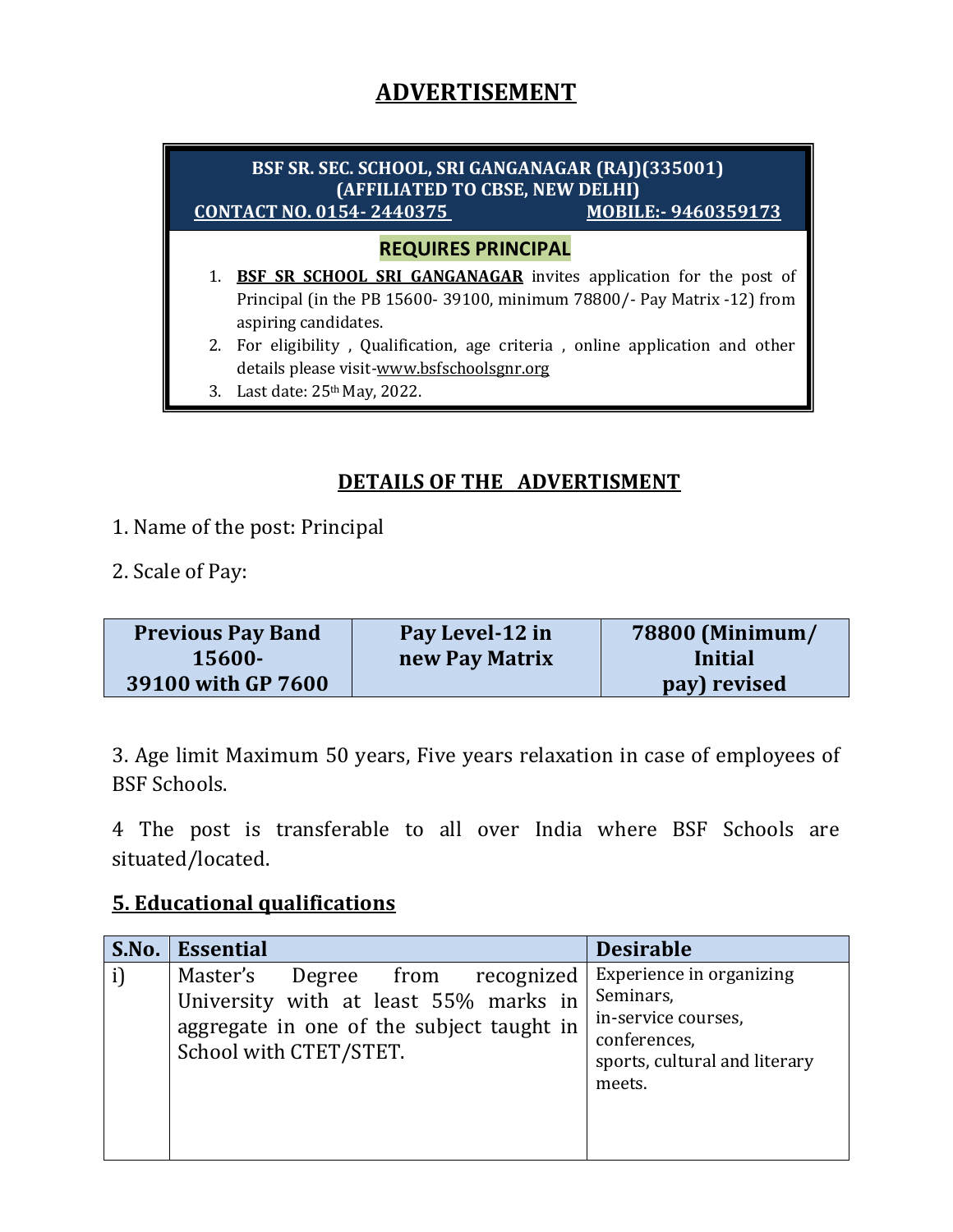| ii)  | B.Ed/M.Ed., Candidates having M.Phil. and    | Knowledge of Computer      |
|------|----------------------------------------------|----------------------------|
|      | Ph.D along with basic degree shall be given  | Operation.                 |
|      | weightage.                                   |                            |
| iii) | Three years' experience in administration    |                            |
|      | of educational institution (as Principal     |                            |
|      | Principal, House<br>Master<br>/Vice-<br>of   |                            |
|      | Residential School).                         |                            |
|      | Besides, 07 years teaching experience in a   |                            |
|      | recognized Sr. Sec. School/ College.         |                            |
|      | 0R                                           |                            |
|      | At least 10 year experience as PGT in Sr.    |                            |
|      | Sec.                                         |                            |
|      | School. High level of proficiency in Hindi & |                            |
|      | English and good communication skill,        |                            |
|      | quick decision ability, interpersonal skill  |                            |
|      | and judging power,                           |                            |
| iv)  | Experience of organizing / conducting        |                            |
|      | seminars/                                    |                            |
|      | workshops/symposium etc.                     |                            |
| V)   | Preferably should have attended training     |                            |
|      | programme/training of trainers(TOT) by       |                            |
|      | <b>ZIET</b>                                  |                            |
| vi)  | Period of probation                          | Probation period is of two |
|      |                                              | years. However, same can   |
|      |                                              | be extended by the         |
|      |                                              | Chairman for another one   |
|      |                                              | year.                      |